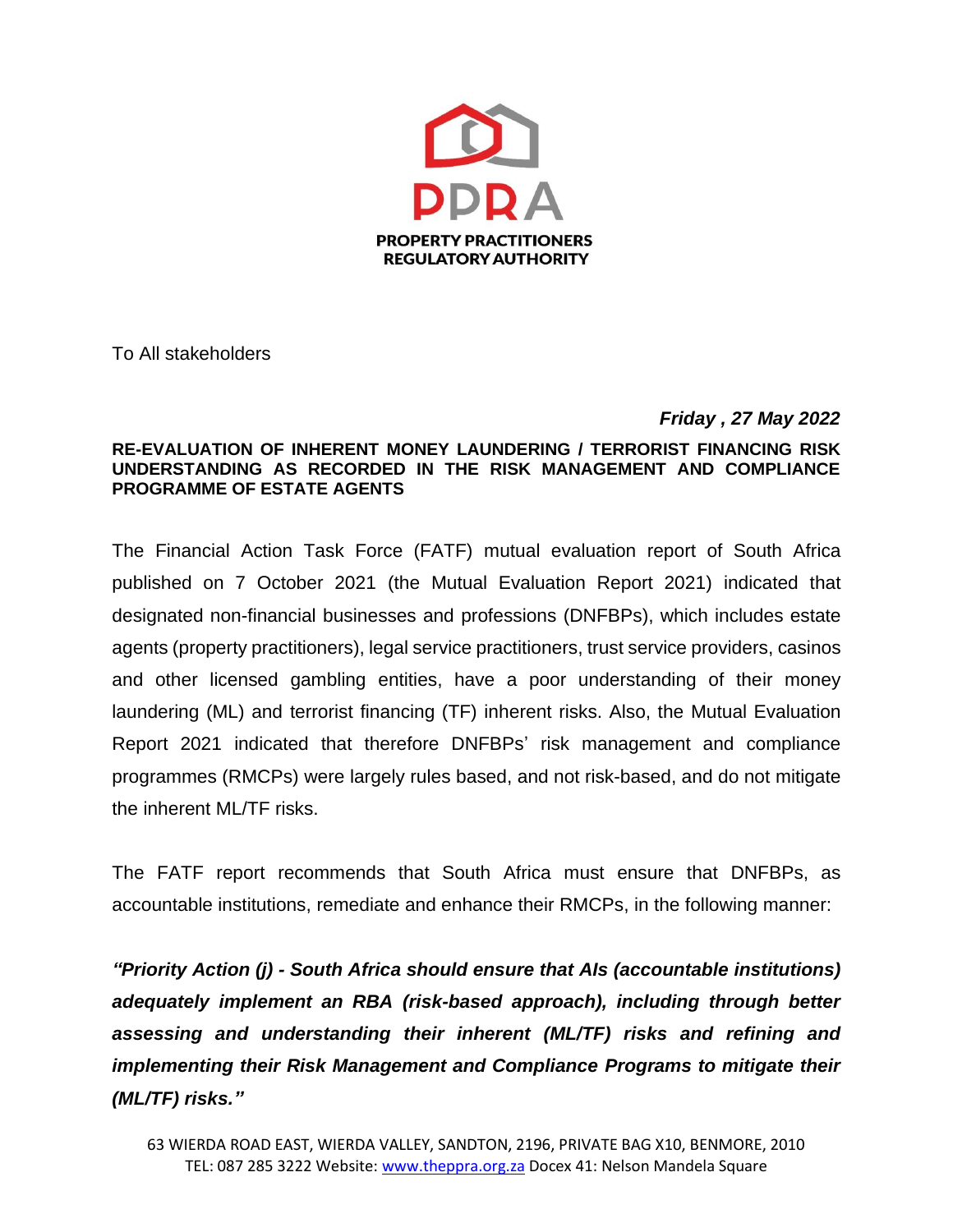

Furthermore, the Mutual Evaluation Report 2021, in Immediate Outcome 4 Preventative Measures, Key Finding (c) provides that: *"Overall, DNFBP's understanding of ML risks and Financial Intelligence Centre obligations is underdeveloped, and mitigating measures are not risk-based, with casinos as a positive outlier."*

The development and implementation of an adequate RMCP, as envisaged in section 42 of the Financial Intelligence Centre Act, 2001 (Act 38 of 2001), (FIC Act) is the foundation of a risk-based approach. RMCPs play a crucial role in an institution's understanding of its inherent ML/TF risks and its allocation of resources to mitigate such identified inherent ML/TF risks.

In order to ensure that DNFBP entities remediate and enhance their RMCPs, in accordance with the required Recommended Actions in Immediate Outcome 4 Preventative Measures of the Mutual Evaluation Report, the Property Practitioners Regulatory Authority (PPRA) is requesting all property practitioners previously included in the definition of "estate agent" in the repealed Estate Agency Affairs Act, No. 112 of 1976 (estate agents) to undertake an RMCP remediation and enhancement exercise, as explained below, to satisfy the required improvements as expressed in the abovementioned Priority Action (j).

The RMCP remediation and enhancement exercise to respond to Priority Action (j), would involve five steps, of which (b), (c) and (d) in bold below, should be immediately undertaken by all estate agents, upon receipt of this letter: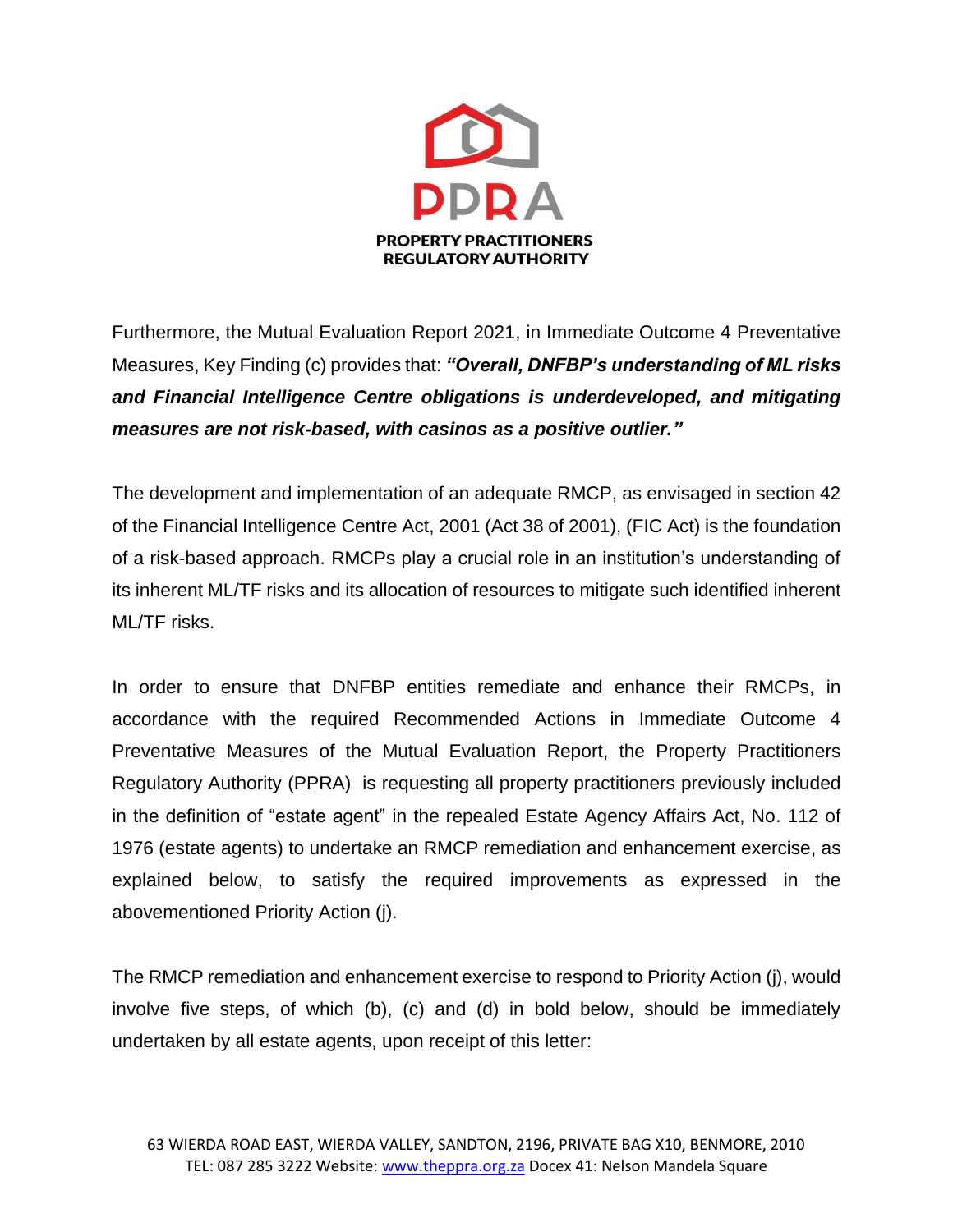

- a) The PPRA would establish the current state of RMCPs of estate agents by requesting certain identified estate agents to provide a copy of their current RMCP to the PPRA, in terms of section 42(4)(b) of the FIC Act;
- **b) All estate agents must immediately undertake a re-assessment on an enterprise-wide basis of their business activities, products and services to re-identify, re-assess and better understand their inherent ML/TF risks, and record this risk re-assessment in a revised RMCP and in doing this, the contents of the sector risk assessment for estate agents that was published in March 2022 by the FIC must be taken into consideration. The sector risk assessment [can be accessed here;](http://www.fic.gov.za/Documents/Estate%20Agents%20Sector%20Risk%20Assessment%20Report%20FINAL.pdf)**
- **c) In addition to recording this risk re-assessment in a revised RMCP, estate agents must identify and record in the revised RMCP how they intend to monitor, mitigate and manage these better understood ML/TF risks through business processes and controls and compliance preventive measures in terms of the FIC Act.**
- **d) The revised RMCP must be updated as soon as possible, but not later than 15 July 2022, and estate agents must be ready to make the revised RMCP available to the PPRA and the FIC, upon request.**
- e) The revised RMCP may be requested by the PPRA and the FIC, and upon receipt of the revised RMCP, the PPRA and the FIC may evaluate the extent and adequacy of the inherent ML/TF risk and compliance mitigation and management improvements implemented by estate agents, as demonstrated by the content of the revised RMCP.